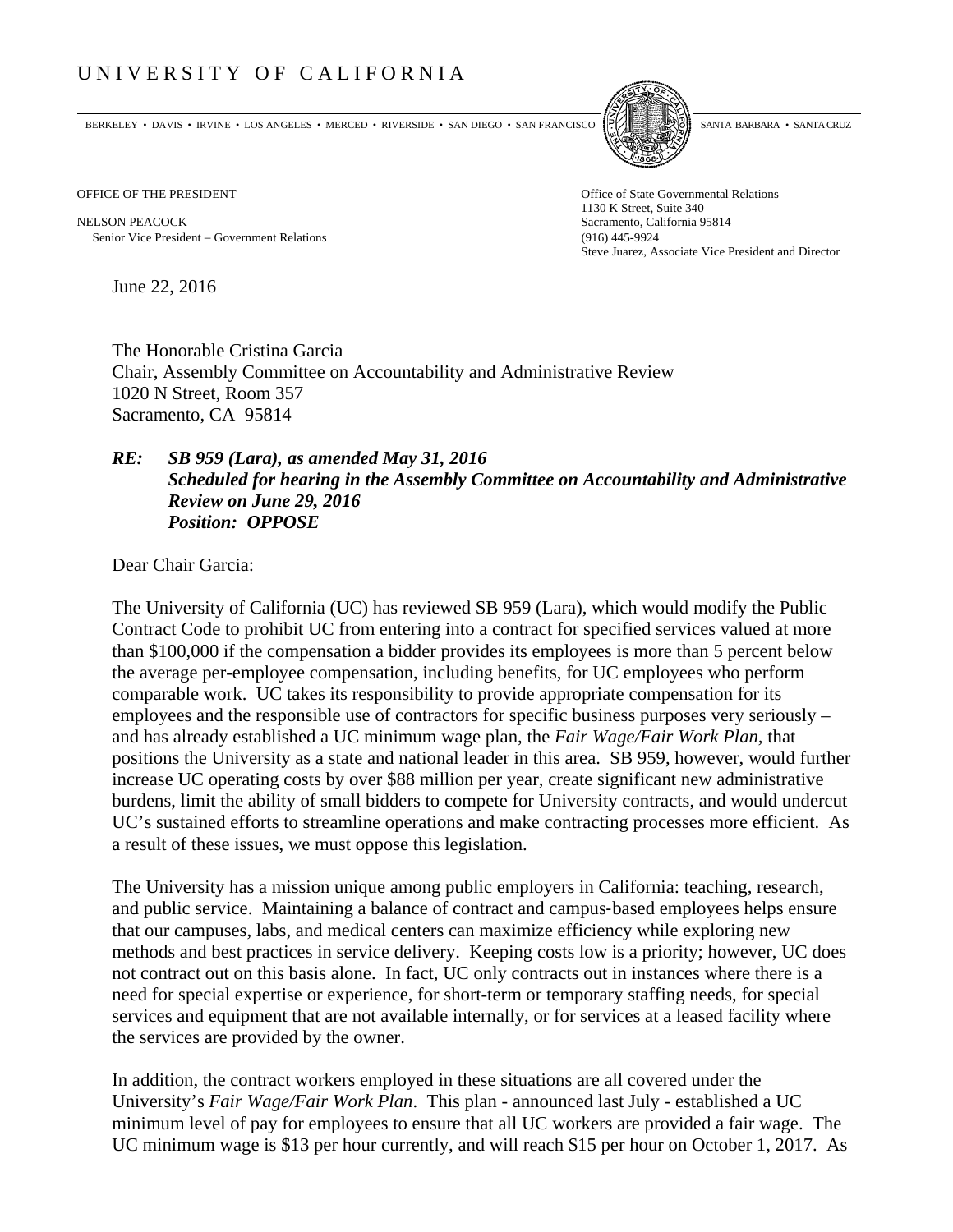part of *Fair Wage/Fair Work*, UC is also monitoring wage and working conditions for contract employees by implementing annual compensation audits and interim audits, and has established a phone hotline and central online system to report complaints directly to the Office of the President.

At the same time, UC is working diligently to streamline operations and make contracting processes more efficient to save money. Over the last several years, the University has embarked upon a sustained systemwide effort to reform its procurement practices not only to reduce the price it pays for goods, materials, and services, but also to streamline administrative processes to generate additional savings. UC's strategic sourcing initiative and "P200" procurement project use strategic and collaborative sourcing methods to optimize spend and purchasing activities across the UC system, creating significant savings for the University. P200 seeks to recapture \$200 million annually that is currently lost through sub-optimal purchasing contracts and practices, redirecting these critically needed funds to support UC's core missions of teaching, research, and public service. SB 959 would significantly hinder continued progress on this important effort.

Because SB 959 would apply only to UC, it would hinder our efforts to collaborate with the California State University (CSU) system and the California Community Colleges (CCC). Given that we contract for similar goods and services, we are seeking to take advantage of our combined purchasing power to save California taxpayer dollars. SB 959 would place new administrative burdens on UC that would not apply to CSU to CCC. This disparity in treatment would likely prevent this intersegmental collaboration from going forward.

Through its procurement initiatives and intersegmental collaborations, UC has realized measurable savings that have allowed us to direct resources back to the University. The Legislature itself has supported UC's efforts to increase efficiencies in contracting by passing measures such as SB 835 (Wolk, 2011), which granted the University the authority to select bidders on construction services contracts on the basis of best value to the University; SB 1280 (Pavley, 2012), which granted the University similar best value authority to contracts for goods and services; and SB 1122 (Wright, 2010), which increased the competitive bidding threshold to \$100,000.

SB 959 would increase the complexity and administrative expense associated with our bidding process. For example, the legislation would require the completion of a complex calculation and analysis of positions and compensation data prior to UC issuing any request for proposal (RFP) for goods, materials, and services. This would undercut UC's strategic approach to issuing systemwide RFPs whenever possible, with the goal of maximizing UC's bargaining power. If SB 959 took effect as written, UC would be required to collect extensive salary and benefit data from every location potentially participating in the RFP, essentially eliminating this common sense procurement practice. Further, the bill requires that the compensation calculation take into consideration known cost escalators to project the future rate of growth of average per-employee total compensation costs, although the bill does not specify over what time period. This calculation would add an unnecessary complexity to the development of an RFP.

SB 959 will increase administrative costs by eliminating the ability to extend or renew existing service contracts – effective January 1, 2018. Developing, issuing, and evaluating RFPs is an administratively burdensome process that varies based on whether it is a systemwide or campuslevel agreement. The option to extend a contract allows the UC to negotiate even more favorable terms prior to the University opting to exercise its right to renew beyond the initial term, and